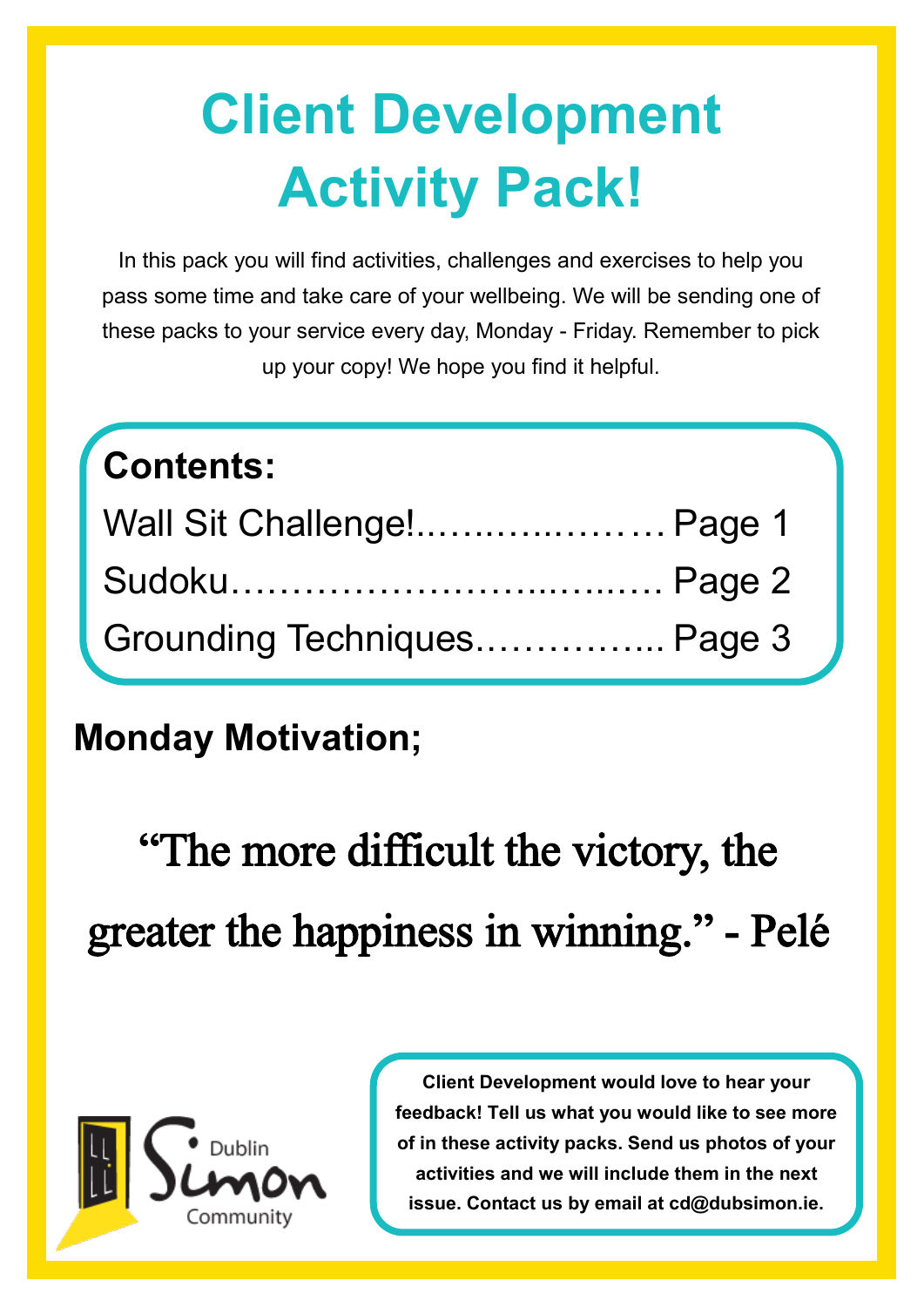# **The Wall Sit Challenge!**

**Wall sits work your entire lower body – your glutes, your hamstrings and your quads. The main purpose of this exercise is to increase muscular endurance. You will notice that you will be able to hold a wall sit for longer over time. All you need to perform a wall sit is a flat wall!**

### **Technique:**

1. Start with your back against a wall, feet shoulder width apart and about 60cm out from the wall

- 2. Slowly slide your back down the wall until your thighs are parallel to the ground
- 3. Adjust your feet so your knees are directly above your ankles (rather than over your toes)
- 4. Keep your back flat against the wall
- 5. Hold the position for 20 to 60 seconds
- 6. Slowly slide back up the wall to a standing position

Rest for 30 seconds and repeat the exercise three times. Increase your hold time by 5 seconds as you increase your strength.



### **Try The Wall Sit Challenge Today!**

- $\Rightarrow$  Hold the wall sit pose for as long as possible
- $\Rightarrow$  Get a friend to take a photo (while maintaining social distancing)
- $\Rightarrow$  Share your time and photo with Client Development at cd@dubsimon.ie!

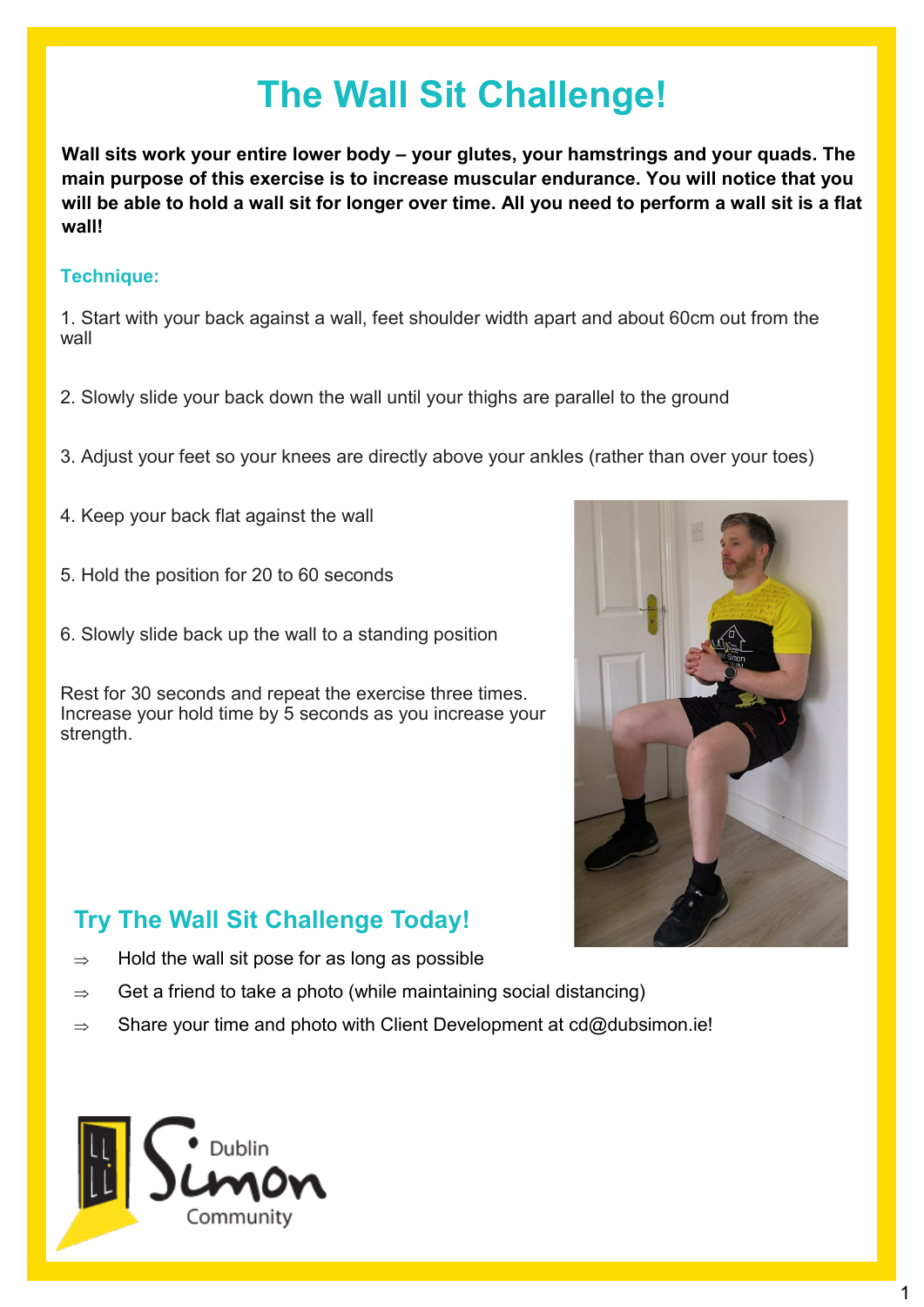# **Sudoku**

## **Sudoku 9x9 Puzzle**

**Each row and column contains all the digits 1 to 9.**

**Each 3x3 sub grid also contains all the digits 1 to 9.**

| 8                        |                         |   | 5              | $\overline{2}$          | 9                       |                |                | $\overline{\mathbf{4}}$ |
|--------------------------|-------------------------|---|----------------|-------------------------|-------------------------|----------------|----------------|-------------------------|
| $\overline{2}$           | $\boldsymbol{9}$        |   | $\overline{7}$ | $\overline{\mathbf{4}}$ | 3                       |                | $6\,$          | 5                       |
| $\overline{\mathcal{A}}$ | $\overline{7}$          | 5 |                |                         |                         | $\overline{2}$ | 9              | 3                       |
|                          | $\overline{\mathbf{4}}$ |   | 6              | $\mathfrak{S}$          | $\overline{2}$          |                | $\mathbf 1$    |                         |
| $\mathfrak{S}$           | $\boldsymbol{6}$        | 9 | 1              |                         | 5                       | $\overline{4}$ | 8              | $\overline{2}$          |
|                          | $\overline{2}$          |   | 9              | 8                       | $\overline{\mathbf{4}}$ |                | 5              |                         |
| $\overline{9}$           |                         |   |                |                         |                         |                |                | $\overline{7}$          |
| $\overline{7}$           | 5                       |   | $\overline{4}$ | 9                       | 1                       |                | $\overline{2}$ | 8                       |
| $6\phantom{1}6$          | 8                       |   | 3              | 5                       | $\overline{7}$          |                | $\overline{4}$ | 1                       |